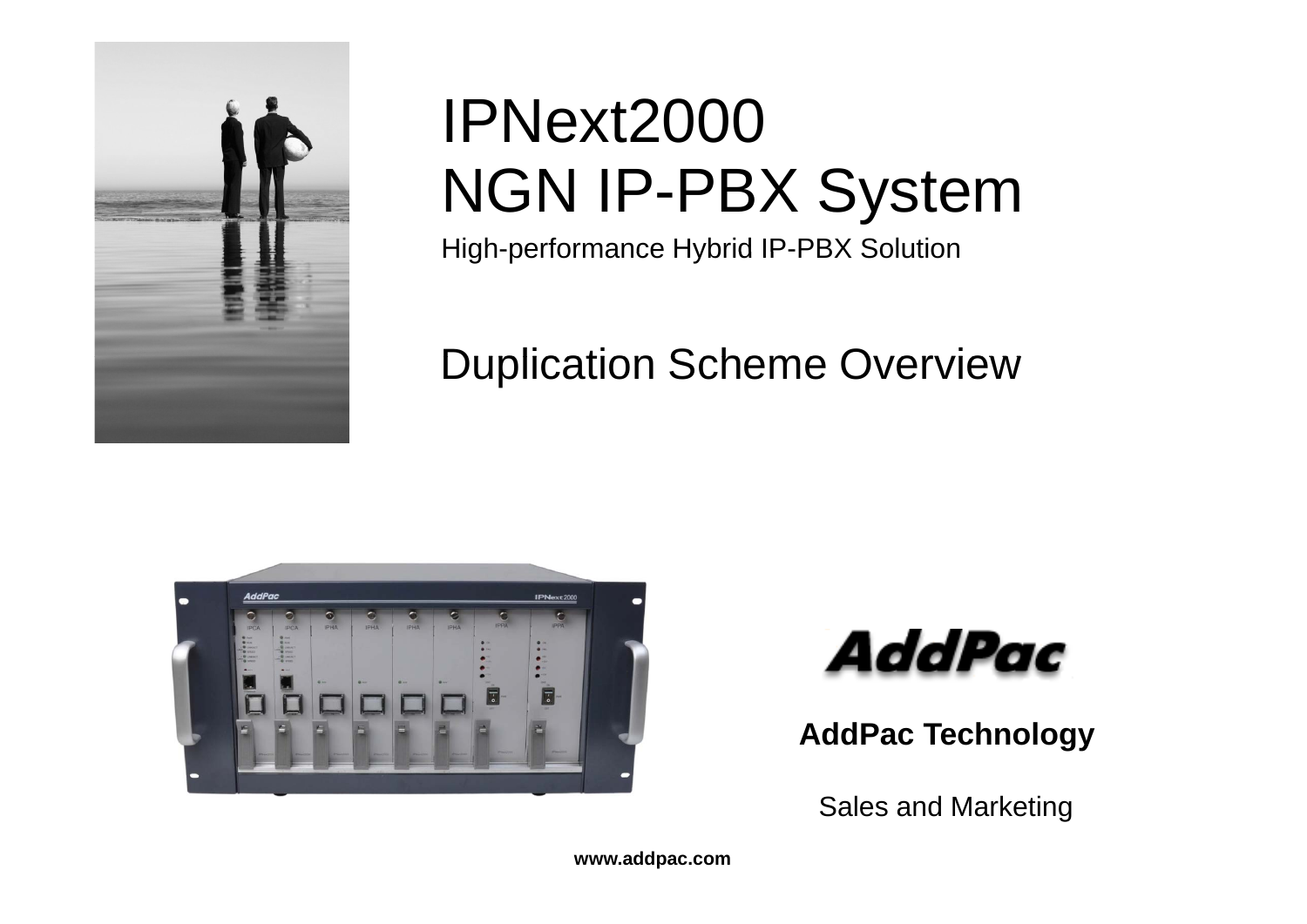# **Contents**

- Active Active Duplication Scheme
- $\bullet$ Active – Standby Duplication Scheme
- VRRP based Duplication Scheme

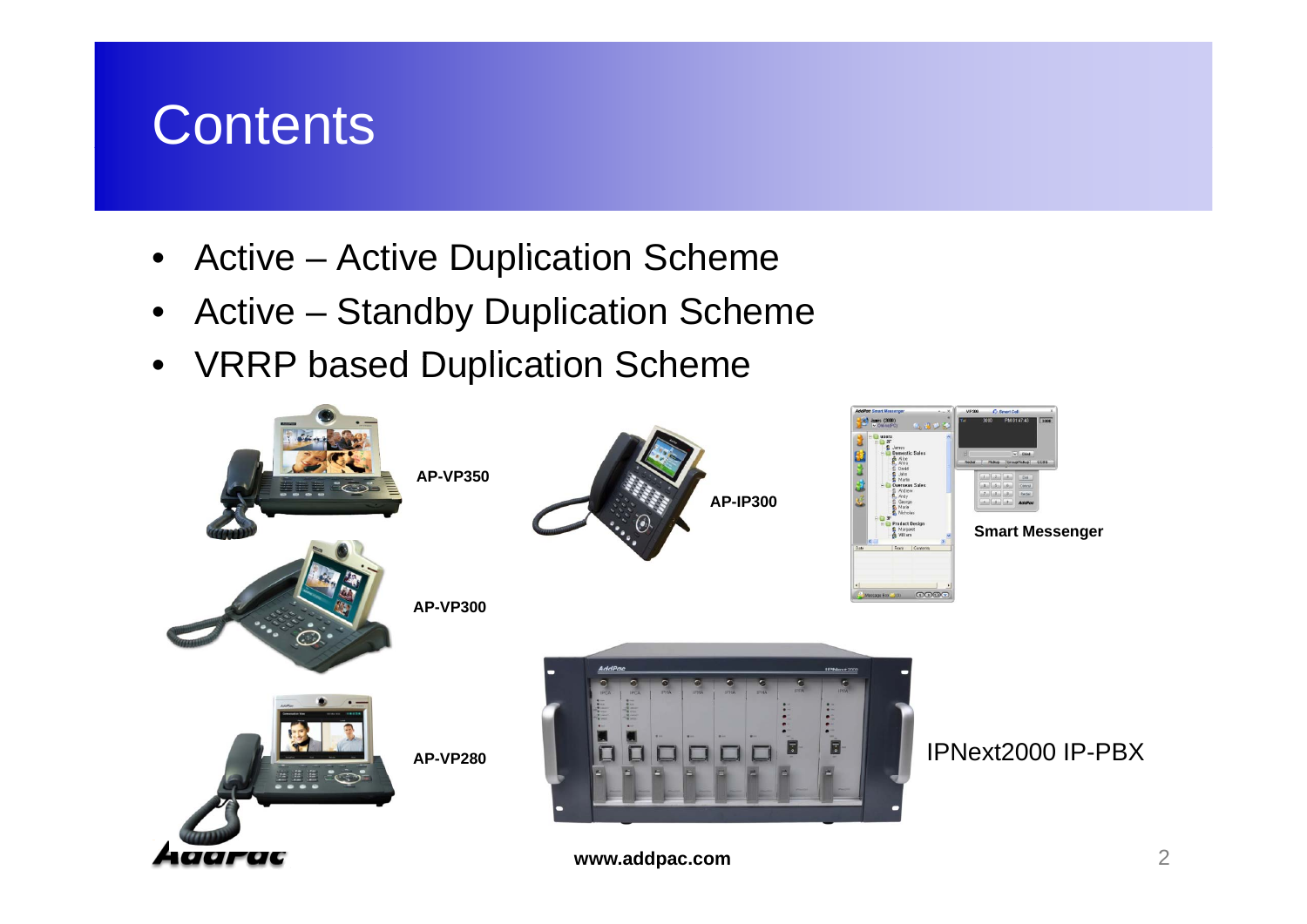# IPNext2000 H/W Architecture

#### IPNext2000 Front Side

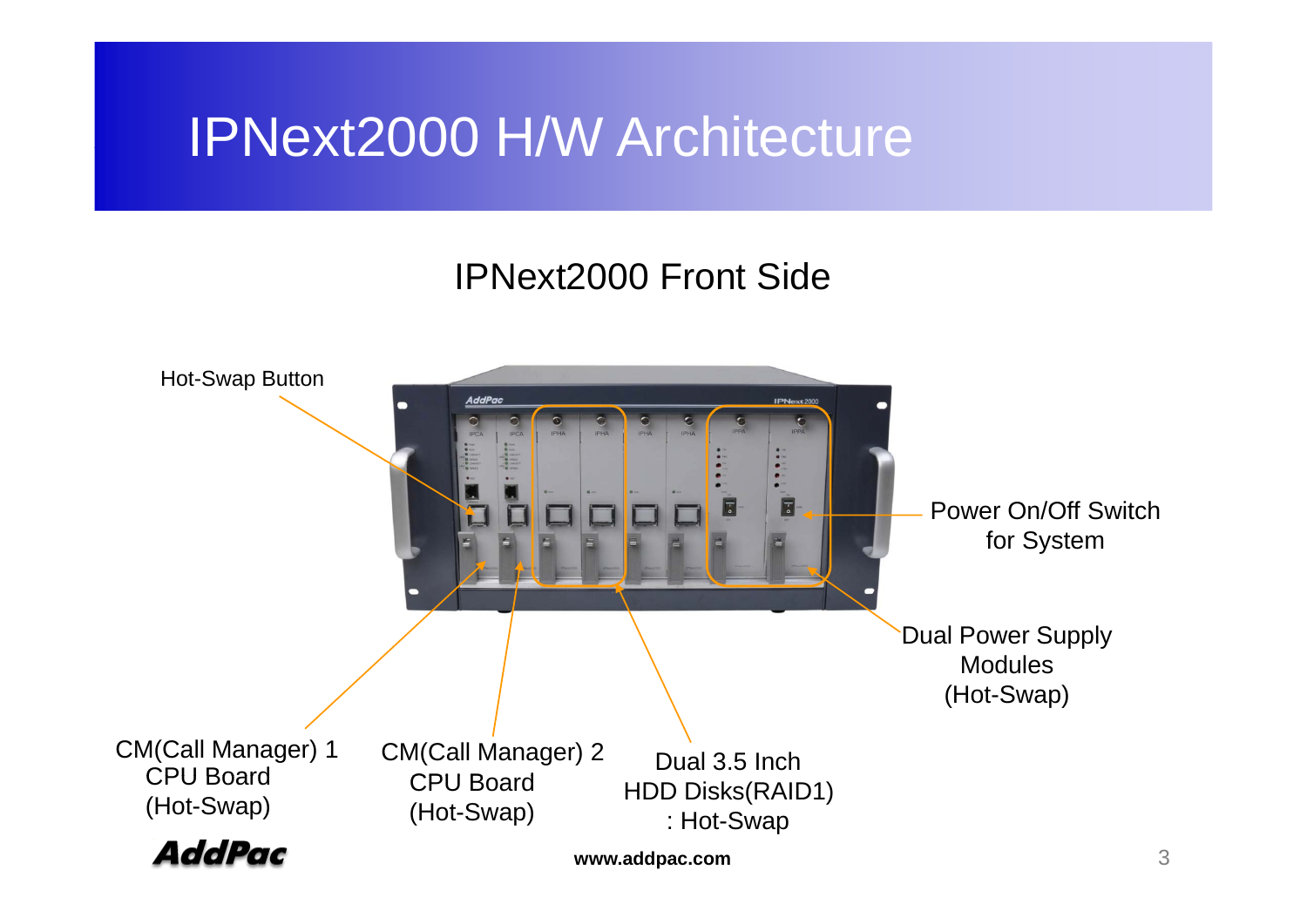# IPNext2000 H/W Architecture



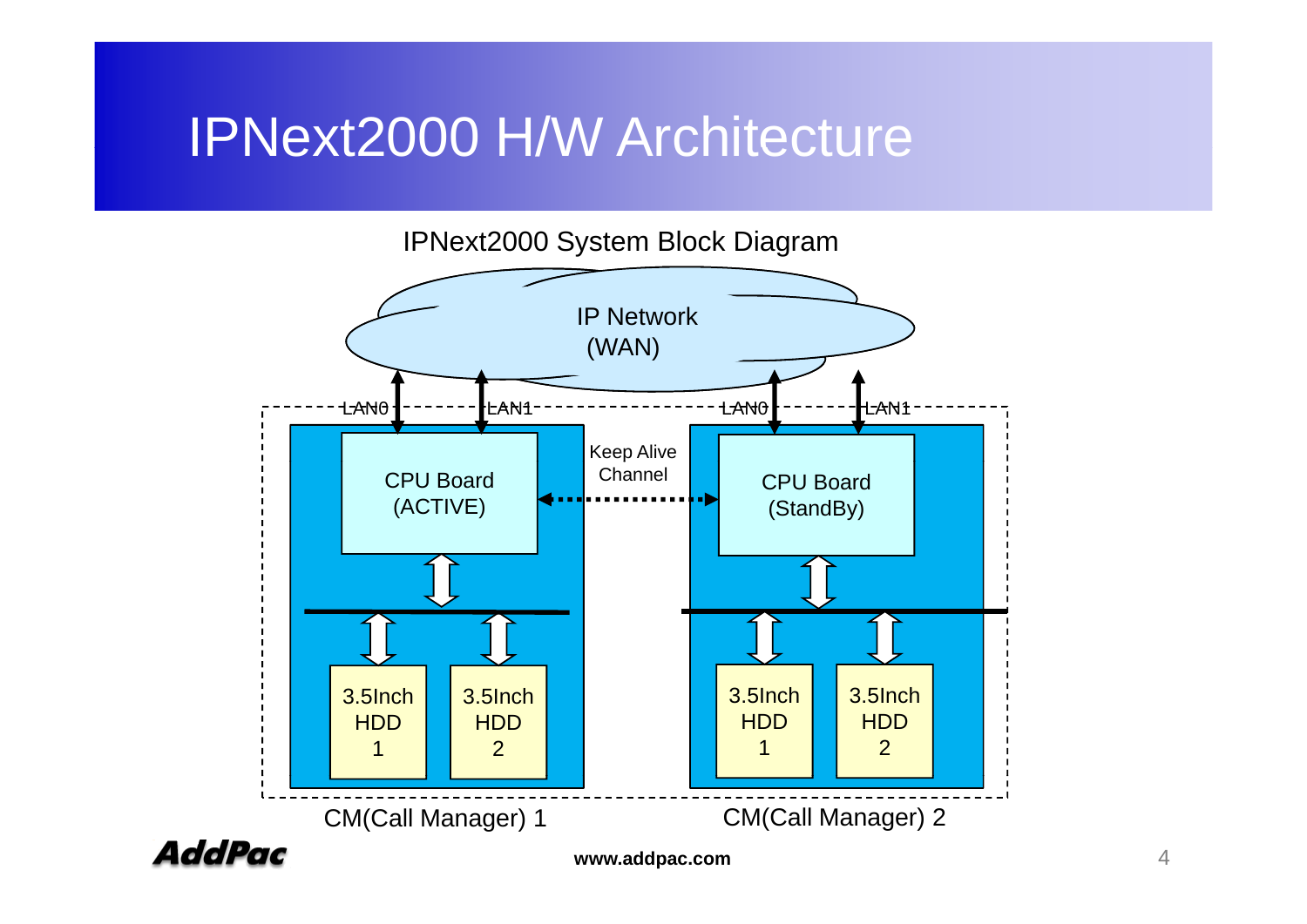# **Active-Active Duplication Scheme**



ITSP: Internet Telephony Service Provider CM : Call Manager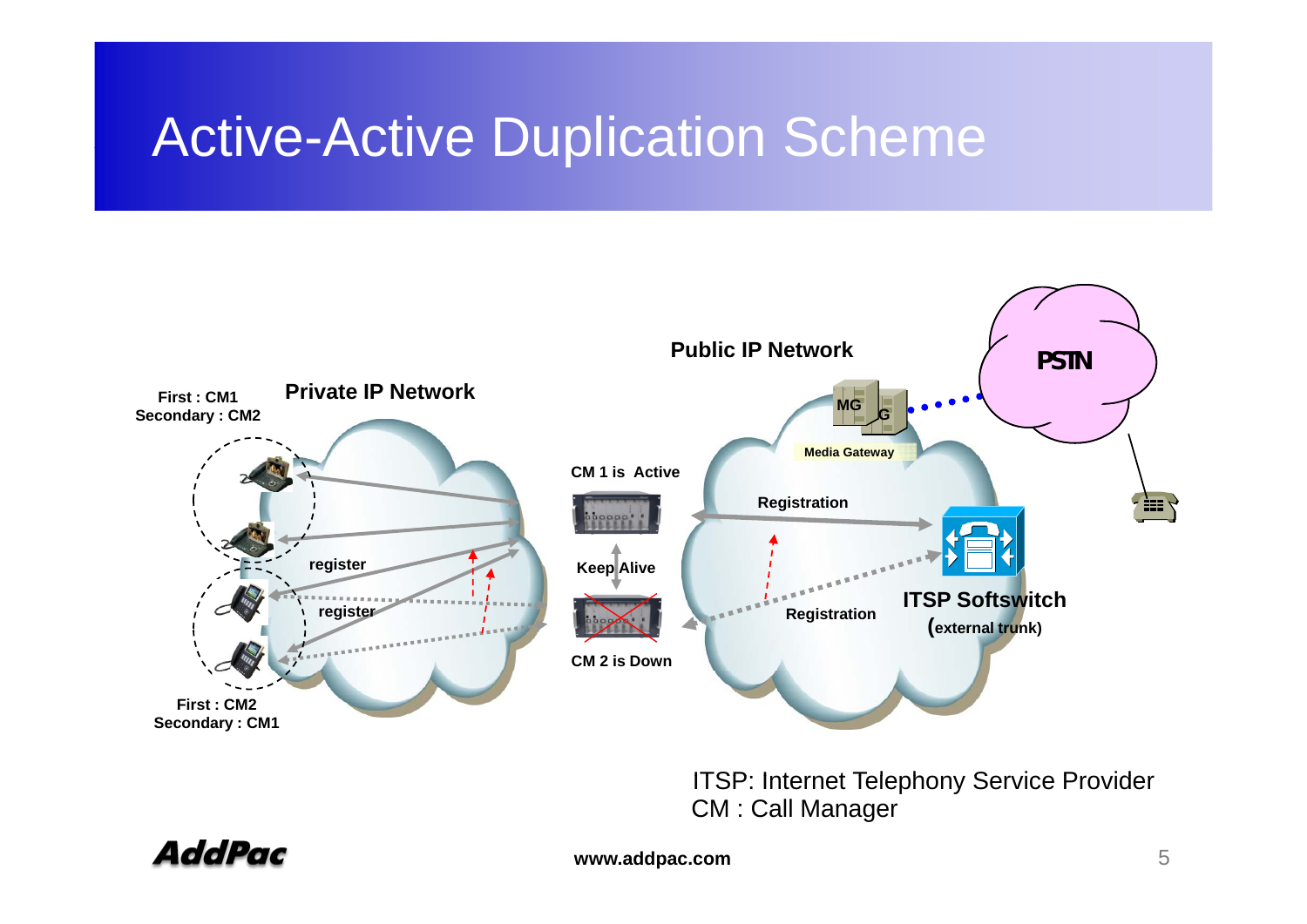# **Active-Standby Duplication Scheme**



ITSP: Internet Telephony Service Provider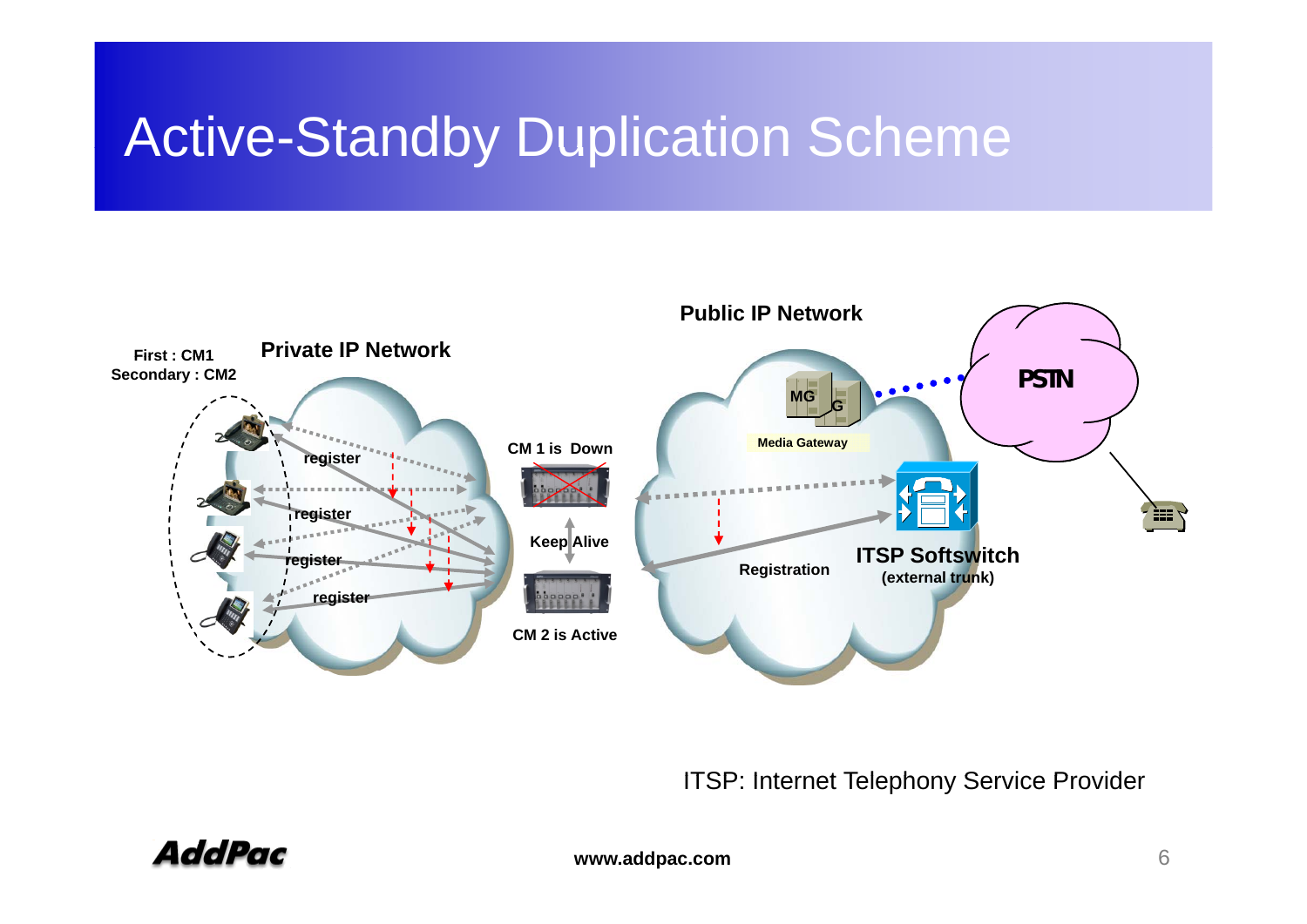# **Active-Standby Duplication Scheme**

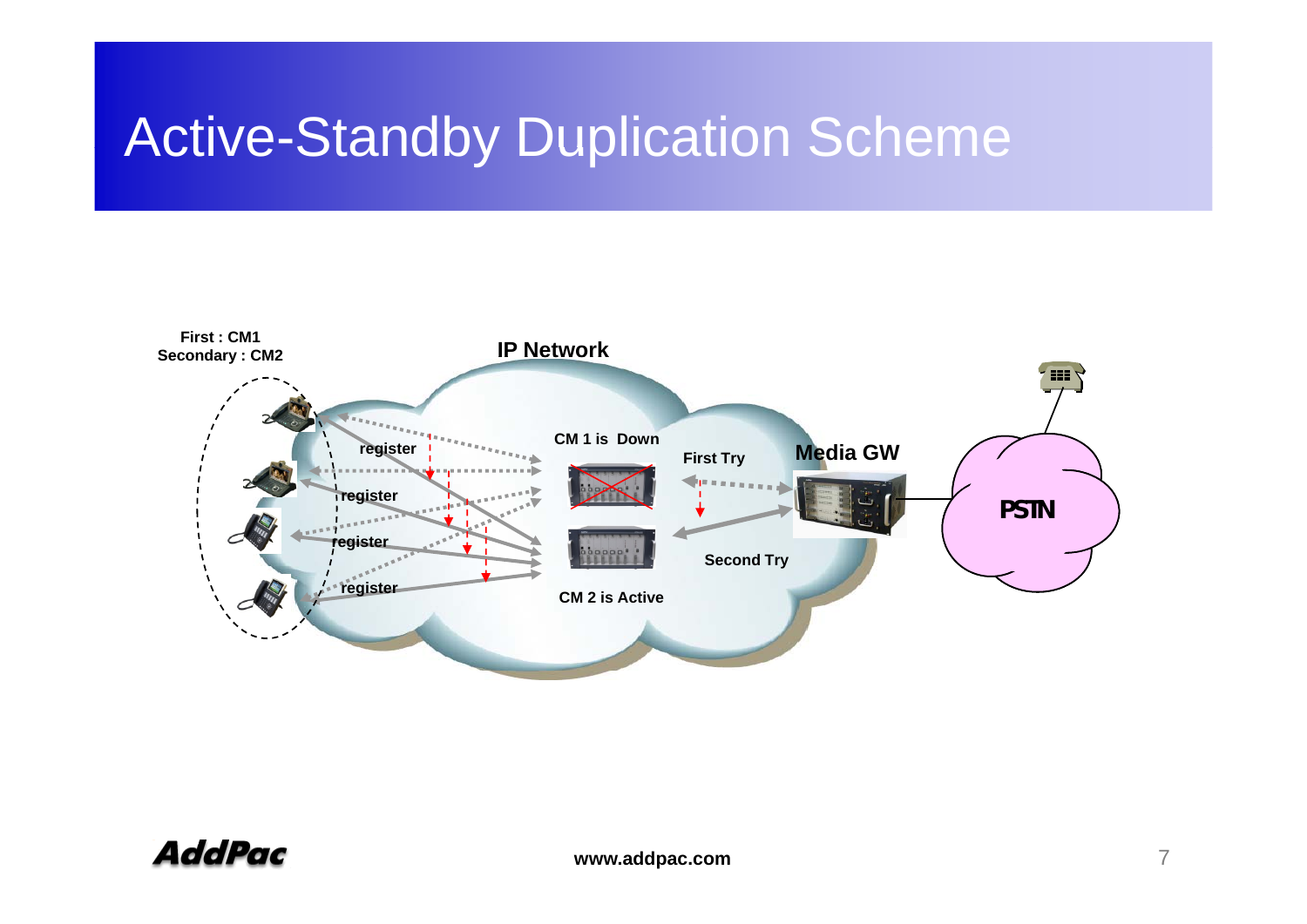#### VRRP based Duplication Scheme (I) (I)



ITSP: Internet Telephony Service Provider

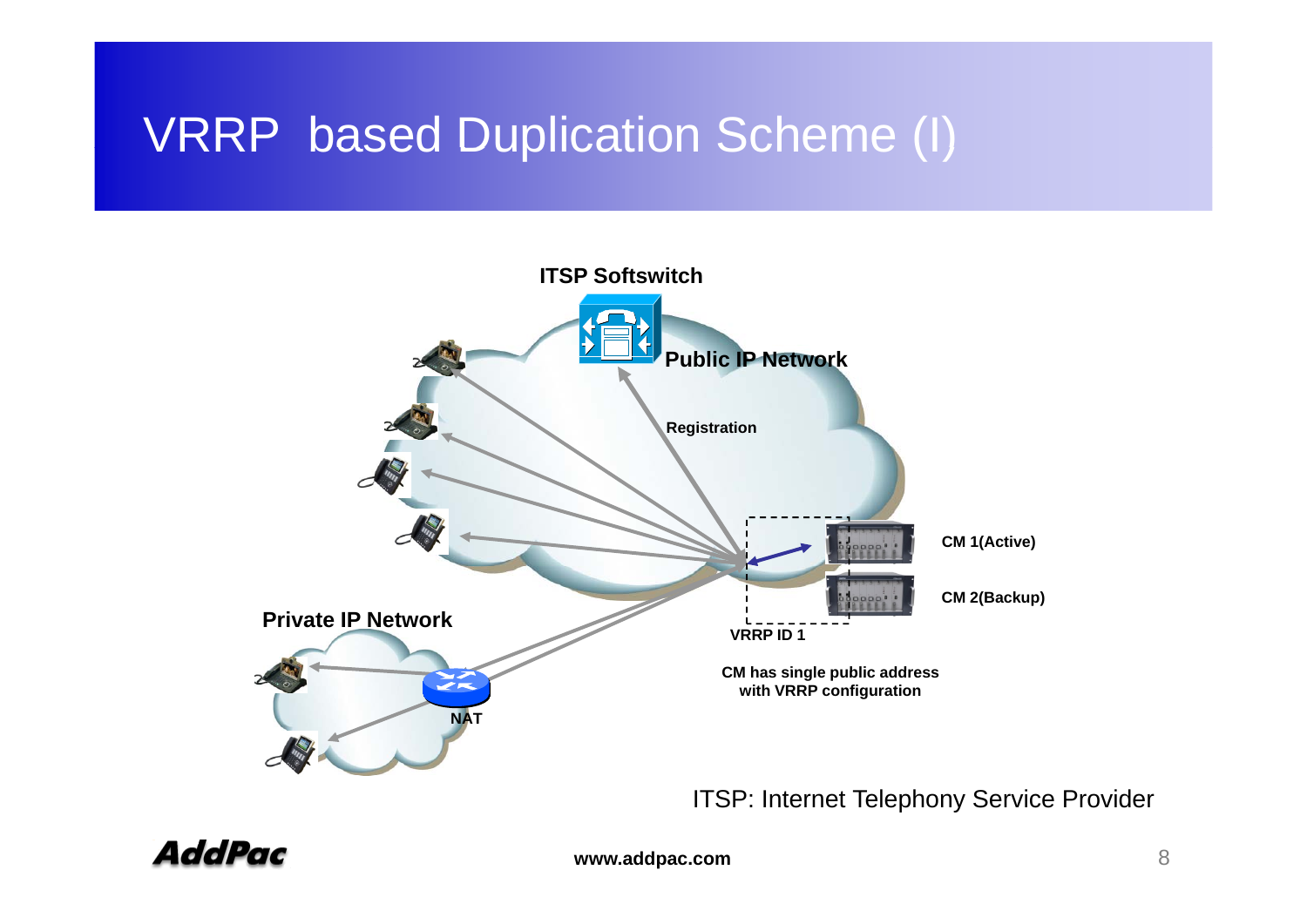### VRRP based Duplication Scheme (II)



ITSP: Internet Telephony Service Provider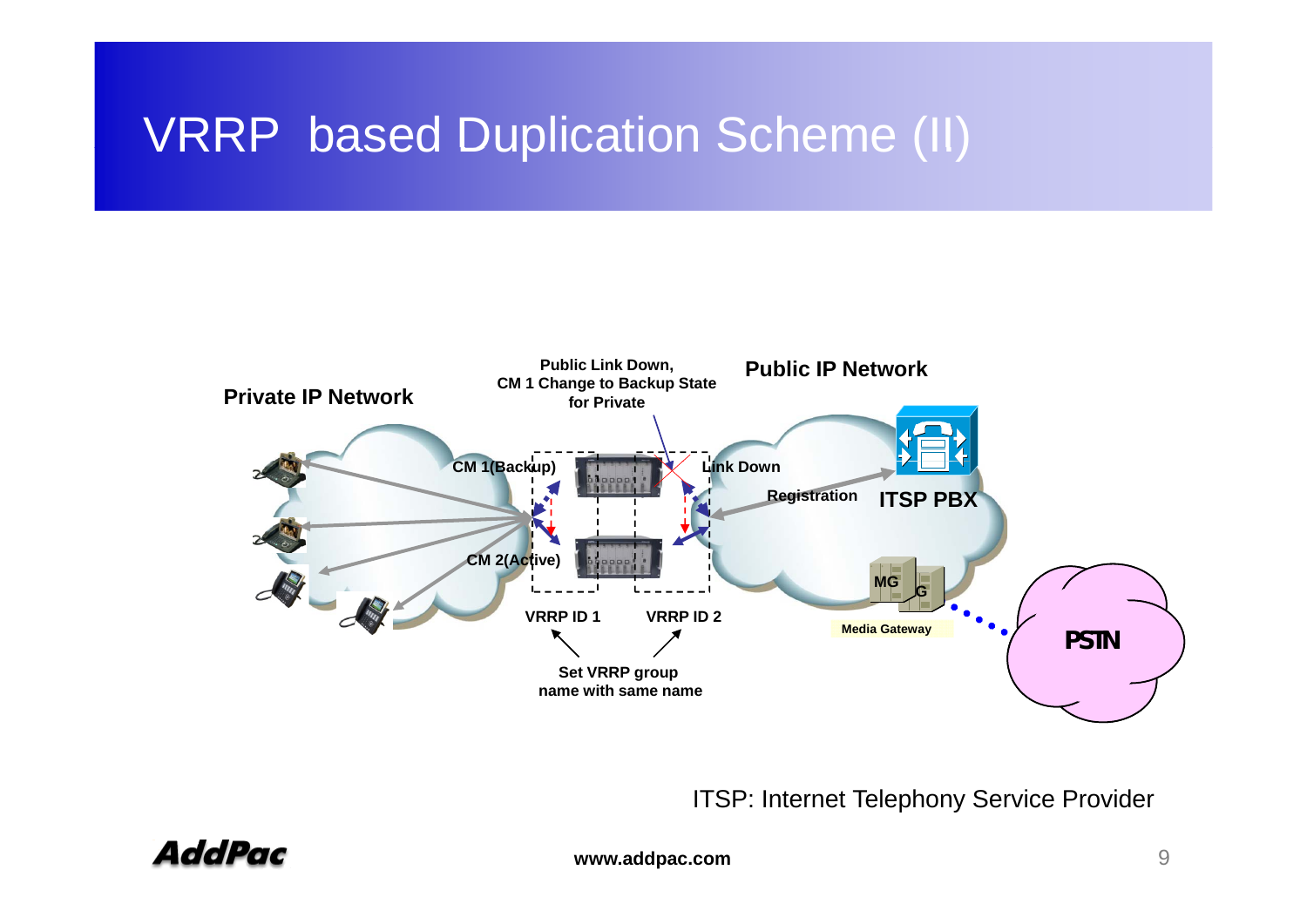#### VRRP based Duplication Scheme (III)